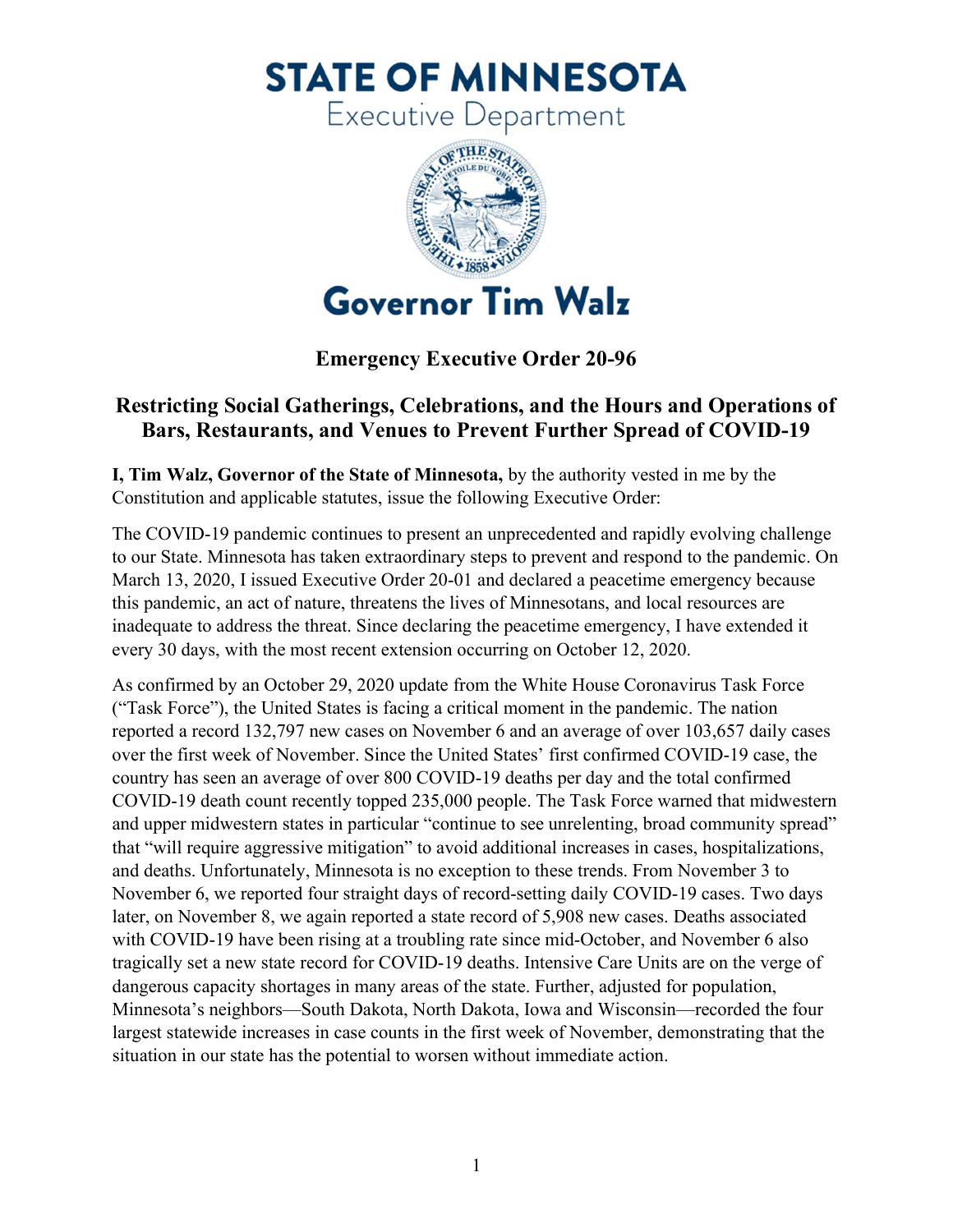We have worked hard to strike a balance between the preservation of public health and our economy since the early days of this pandemic. Recognizing the enormous strain COVID-19 has placed on both workers and businesses—including the temporary closure of certain non-critical businesses—I issued a series of Executive Orders in April, May, and June. These Executive Orders allowed for the gradual reopening of non-critical businesses that planned for and provided a safe environment for workers and patrons. I also issued Executive Orders requiring Minnesotans to comply with public health best practices established by the Minnesota Department of Health ("MDH") and the Centers for Disease Control and Prevention ("CDC"). These directives include mandating face coverings and developing careful strategies to safely reopen schools and institutions of higher education. Additionally, MDH has been working to develop, implement, and continuously update its public health guidance, easing or tightening restrictions based on public feedback and the most current public health data. While public health and safety is an obvious goal of these response measures, these decisions serve the equally important goal of limiting COVID-19 spread to a level that allows our businesses, schools, and government institutions to keep their doors open.

 Due to careful contact tracing and continuous research, we now have a far greater understanding of the ways that the pandemic spreads. Greater knowledge allows us to be more surgical in our approach to mitigation, especially when faced with the current surges. The present data points to social gatherings (including friends and family gatherings at private homes), celebrations, and bars and restaurants as the most significant source of COVID-19 spread in the state. MDH has confirmed over 193 outbreaks connected to social gatherings, events  $(e.g.,$  concerts, and fairs), and wedding and funeral receptions. Additionally, over 221 total outbreaks have been connected to patrons and employees of bars and restaurants. The data also shows that the late night bar and restaurant hours are particularly risky for patrons. Due to the level of community spread throughout the state, these confirmed outbreaks likely significantly understate the number of actual outbreaks and cases connected to these types of establishments and gatherings.

 Social gatherings, celebrations, restaurants, and bars by their nature, allow people to gather and congregate around people from different households to eat and drink without face coverings, often for extended periods of interaction. These settings and gatherings can be loud, leading to a larger volume of respiratory droplets in the air as people talk, raise their voices to be heard, laugh, or sing. Many gatherings, celebrations, bars, and restaurants also serve or involve alcohol, which can lower inhibitions and interfere with effective social distancing. Further, we tend to let our guard down when we gather around close friends and family, even though the data shows that these gatherings are often just as risky as gathering around strangers. All of these factors elevate the potential for COVID-19 transmission and Minnesota is not alone in recognizing these risks. Many other states have implemented significant restrictions on gatherings and bars, restaurants, and similar places of congregation to limit the spread of COVID-19. These varied restrictions relate to gathering size; occupant capacity; indoor seating; seating at bars or other areas of close congregation; hours of operation; and alcohol sales. Some states have closed certain bars and clubs entirely.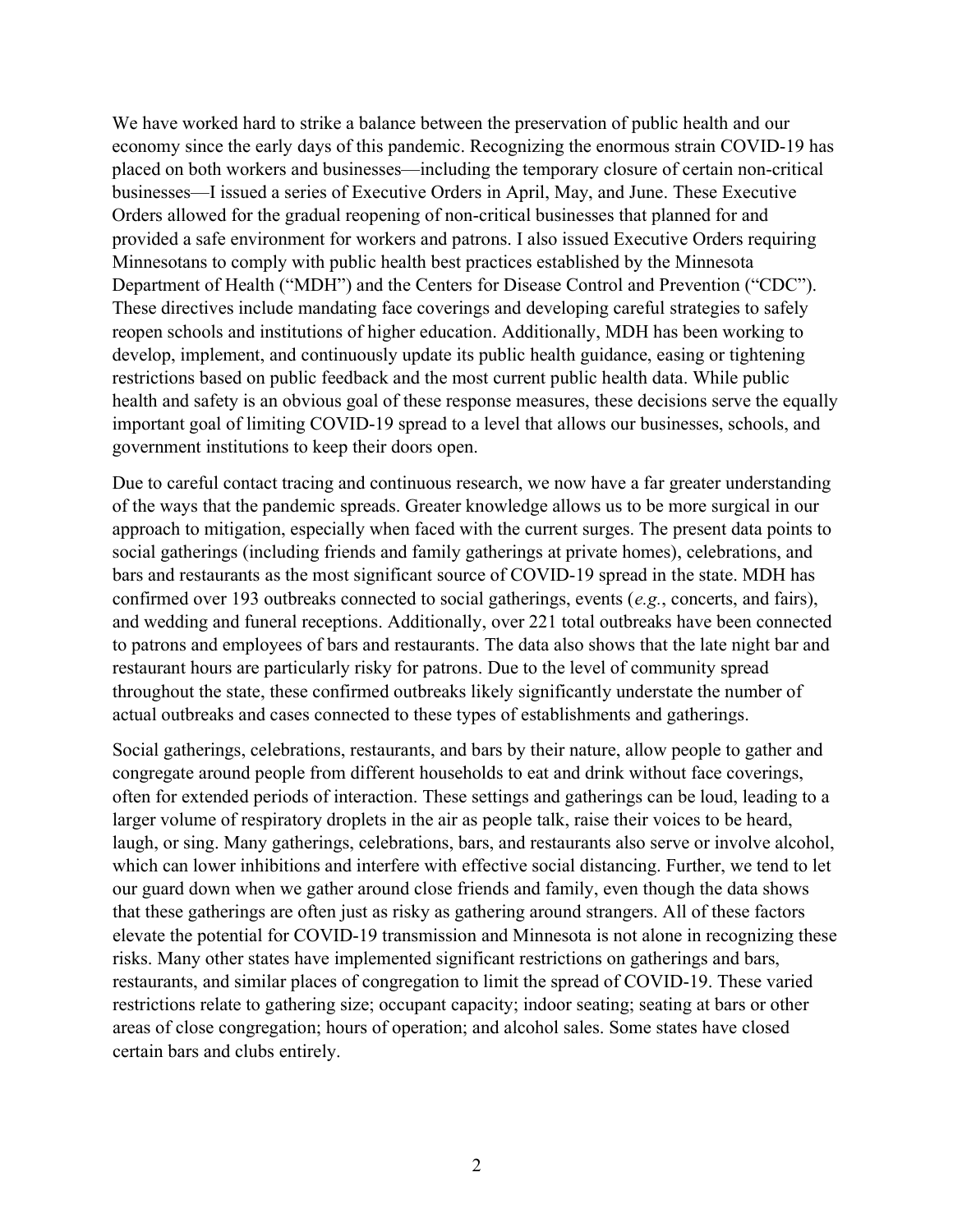Although we already restrict social gathering size and bar, restaurant, and venue capacity, the data makes clear that Minnesota must take further measures to combat our current case numbers, preserve health care facility capacity, and to protect our most vulnerable residents. Accordingly, with this Executive Order, I am further limiting social gathering and celebration size, and restricting the hours of restaurants, bars, venues, and events that serve food or alcohol for on- premises consumption. Consistent with Executive Order 20-74, these establishments and gatherings must also comply with any changes and updates to applicable guidance available at the Stay Safe Minnesota website (*<https://staysafe.mn.gov>*). I recognize and regret that this Order will affect the bottom line of businesses that have already borne a great deal of hardship due to this pandemic. With the holiday season approaching, these changes will also unfortunately affect family gatherings, and may require Minnesotans to rely on virtual and remote options to continue their holiday traditions. But as the Task Force explained, we must act quickly and implement calculated and aggressive measures. In taking these measures, we hope to avoid the need for the more drastic restrictions that we have seen in other regions, such as the recent complete closure of many bars, restaurants, and nonessential establishments in England, Germany, France, and Belgium.

 In Minnesota Statutes 2020, section 12.02, the Minnesota Legislature conferred upon the Governor emergency powers to "(1) ensure that preparations of this state will be adequate to deal with disasters, (2) generally protect the public peace, health, and safety, and (3) preserve the lives and property of the people of the state." Pursuant to Minnesota Statutes 2020, section 12.21, subdivision 1, the Governor has general authority to control the state's emergency management as well as carry out the provisions of Minnesota's Emergency Management Act.

 Minnesota Statutes 2020, section 12.21, subdivision 3(7), authorizes the Governor to cooperate with federal and state agencies in "matters pertaining to the emergency management of the state and nation." This includes "the direction or control of . . . the conduct of persons in the state, including entrance or exit from any stricken or threatened public place, occupancy of facilities, and . . . public meetings or gatherings." Pursuant to subdivision 3 of that same section, the Governor may "make, amend, and rescind the necessary orders and rules to carry out the provisions" of Minnesota Statutes 2020, Chapter 12. When approved by the Executive Council and filed in the Office of the Secretary of State, such orders and rules have the force and effect of law during the peacetime emergency. Any inconsistent rules or ordinances of any agency or political subdivision of the state are suspended during the pendency of the emergency.

For these reasons, I order as follows:

 1. Effective Friday, November 13, 2020 at 10:00 p.m., individuals and businesses throughout Minnesota must comply with the following amendments to Executive Order 20-74. All other provisions of Executive Order 20-74 remain in full force and effect except as modified or superseded by this Executive Order. All businesses, places of public accommodation, and establishments providing personal care services must continue to comply with applicable guidance available at the Stay Safe Minnesota website [\(https://staysafe.mn.gov](https://staysafe.mn.gov)).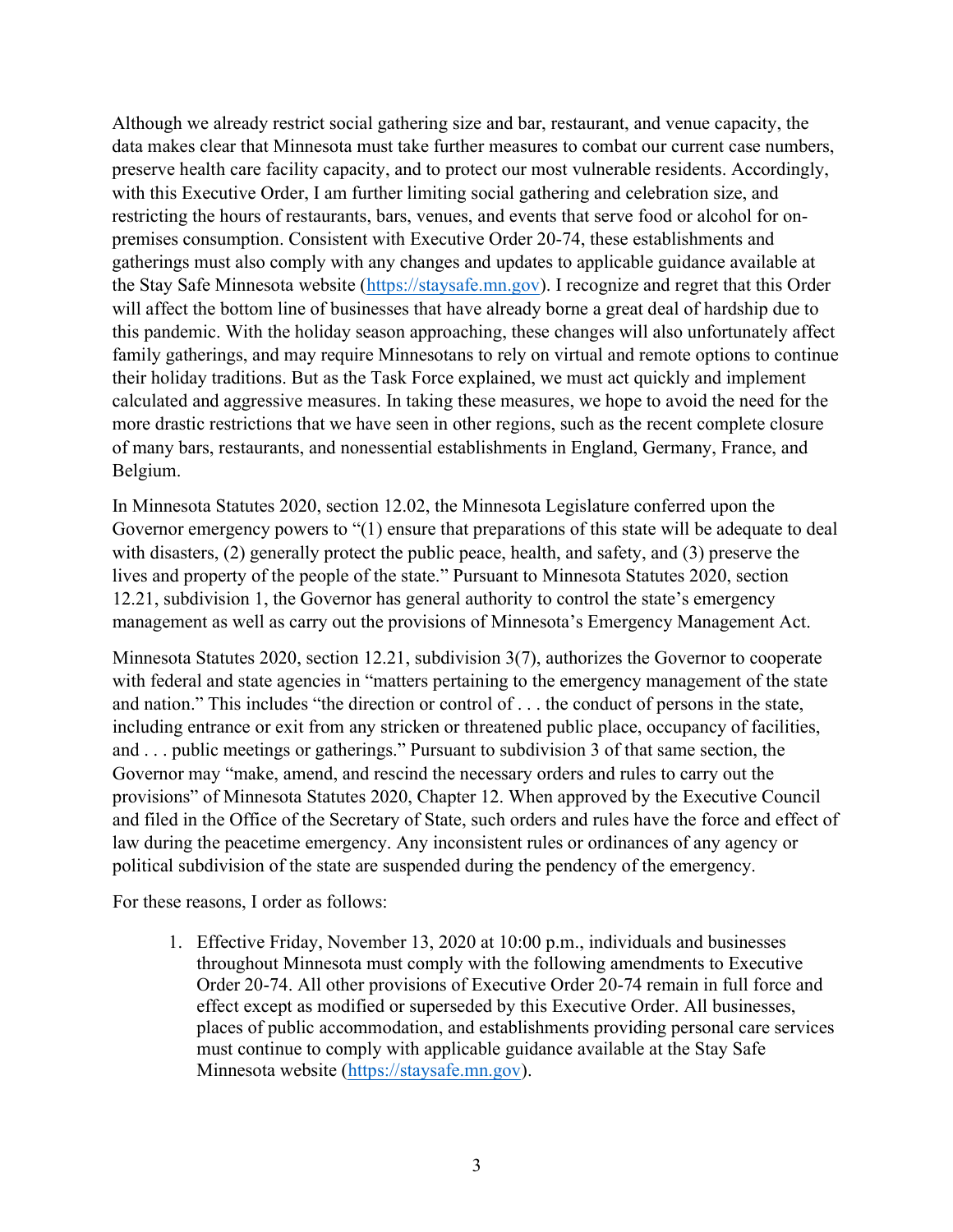- 2. The definitions to key terms in Executive Order 20-74 are incorporated into this Executive Order.
- 3. Paragraph 6.c is amended by the following additions (indicated by underlined text) and deletions (indicated by strikethrough):
	- c. Social gatherings. All indoor social gatherings of more than 10 people and all social gatherings involving members of more than 3 households (regardless of the size of the gathering) and all outdoor social gatherings of more than 25 people are prohibited, except as set forth below. Social gatherings are groups of individuals, who are not members of the same household, congregated together for a common or coordinated social, community, or leisure purpose— even if social distancing can be maintained. This prohibition includes planned and spontaneous gatherings as well as public and private gatherings. Prohibited gatherings do not include commercial activity by workers and customers of Critical and Non-Critical Businesses and Places of Public Accommodation. Prohibited gatherings also do not include persons in Places of Public Accommodation that are following the requirements and limitations in paragraphs 6.c or 7.c of this Executive Order, as applicable. Organizers of prohibited social gatherings may be subject to appropriate enforcement action by city, county, and/or state authorities pursuant to paragraph 11 of this Executive Order.
- 4. Paragraph 6.c is amended by adding the following subparagraph vi (indicated by underlined text):
	- vi. Celebrations and Receptions. Venues may host planned celebrations, receptions, or other social gatherings connected to private parties, weddings, funerals, life milestones (such as birthdays or retirements), family reunions, planned religious services, and other similar occasions if they develop and implement a COVID-19 Preparedness Plan in accordance with applicable venue guidance available at the Stay Safe Minnesota website [\(https://staysafe.mn.gov](https://staysafe.mn.gov)) and the following requirements:
		- A. Celebrations, receptions, and gatherings under this paragraph that offer food or beverages (including alcoholic beverages) for on-premises consumption or that permit food or beverages to be consumed on- premises may not take place between the hours of 10:00 p.m. and 4:00 a.m.
		- B. Effective November 27, 2020 at 10:00 p.m., celebrations, receptions, and gatherings under this paragraph that offer food or beverages (including alcoholic beverages) for on-premises consumption or that permit food or beverages to be consumed on-premises must not exceed 50 people.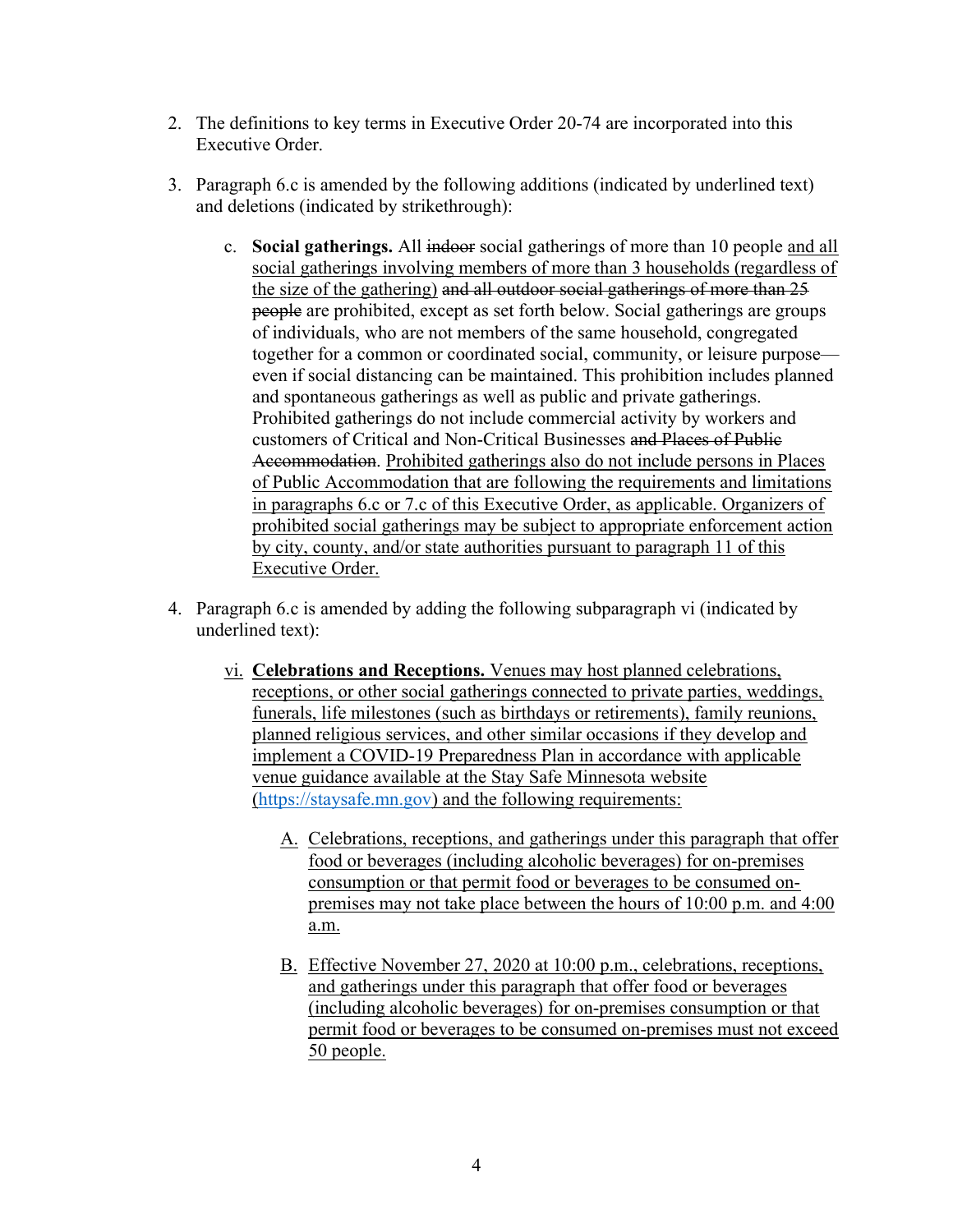- C. Effective December 11, 2020 at 10:00 p.m., celebrations, receptions, and gatherings under this paragraph that offer food or beverages (including alcoholic beverages) for on-premises consumption or that permit food or beverages to be consumed on-premises must not exceed 25 people.
- 5. Paragraph 7.c.vi is amended by the following additions (indicated by underlined text) and deletions (indicated by strikethrough):
	- vi. Restaurants, food courts, cafes, coffeehouses, bars, taverns, brewer taprooms, micro distiller cocktail rooms, farm wineries, craft wineries, cideries, golf courses and clubs, dining clubs, tobacco product shops, and other Places of Public Accommodation offering food, beverages (including alcoholic beverages), or tobacco products for on-premises consumption, may provide indoor and outdoor service, provided that they adhere to the following requirements:
		- A. Occupancy of any indoor space must not exceed 50 percent of the normal occupant capacity as determined by the fire marshal or other state or local authorities, with a maximum of 150 250 people in a single self-contained space, provided that physical distancing of 6 feet is maintained between parties seated at different tables.
		- B. For establishments that offer outdoor seating, the combined total occupancy of all indoor and outdoor spaces must not exceed 150 people. Occupancy of any outdoor space must ensure that the number of customers at any one time is limited to the number for whom physical distancing of 6 feet can be maintained between parties seated at different tables<del>, not to exceed 250 people</del>.
		- C. Workers and customers must follow face-covering requirements as set forth in the applicable guidance available at the Stay Safe Minnesota website (<https://staysafe.mn.gov>).
		- D. All establishments must follow applicable state and local laws and regulations. Local governments are encouraged to work collaboratively with establishments to allow for outdoor service.
		- E. The capacity limitation on indoor activity extends to the sale and play of lawful games as provided under Minnesota Statutes 2019, section 349.12. This does not include outdoor and on-premises sale and play.
		- F. Pursuant to Minnesota Statutes 2019, section 349.12, subdivision 3a, veterans or fraternal organizations may lend gambling funds to their general fund accounts for up to one year to pay for allowable expenses necessary to reopen such organizations' permitted premises as set forth in the guidance available at the Gambling Control Board's website [\(https://mn.gov/gcb](https://mn.gov/gcb)/).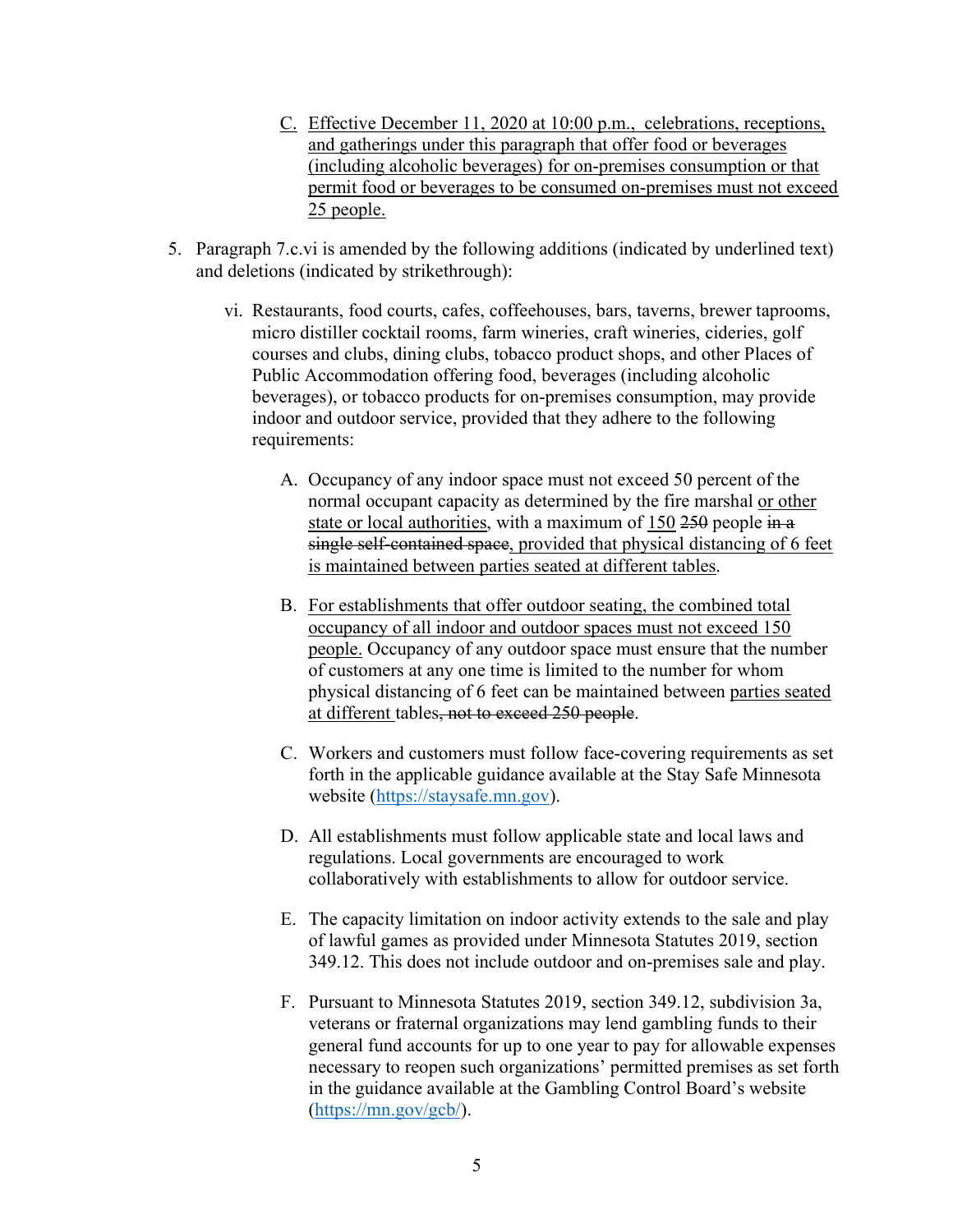- G. All establishments must close and remain closed each day for on- premises consumption between the hours of 10:00 p.m. and 4:00 a.m. Nothing in this paragraph is intended to limit or discourage delivery service, window service, walk-up service, or drive-up service offered under paragraph 7.c.iv.
- 6. Paragraph 7.c.ix is amended by the following additions (indicated by underlined text):
	- ix. Venues providing indoor events, entertainment, or recreation such as theaters, cinemas, concert halls, museums, performance venues, stadiums, arcades, and bowling alleys may open to the general public only in accordance with industry guidance available on the Stay Safe Minnesota website [\(https://staysafe.mn.gov](https://staysafe.mn.gov)). Any venue that offers food or beverages (including alcoholic beverages) for on-premises consumption or that permits food or beverages to be consumed on premises must not offer food and beverage service each day between the hours of 10:00 p.m. and 4:00 a.m. and must prohibit on-premises food and beverage consumption each day between the hours of 10:00 p.m. and 4:00 a.m.
- 7. Paragraph 7.c.x is amended by the following additions (indicated by underlined text):
	- x. Venues (including racetracks) providing outdoor events, entertainment, or recreation, paintball, go-karts, mini-golf, and amusement parks may open to the general public only in accordance with industry guidance available on the Stay Safe Minnesota website (<https://staysafe.mn.gov>). Any venue that offers food or beverages (including alcoholic beverages) for on-premises consumption or that permits food or beverages to be consumed on premises must not offer food and beverage service each day between the hours of 10:00 p.m. and 4:00 a.m. and must prohibit on-premises food and beverage consumption each day between the hours of 10:00 p.m. and 4:00 a.m.
- 8. Paragraph 11 is amended by the following additions following additions (indicated by underlined text) and deletions (indicated by strikethrough):
	- 11. Enforcement. I urge all Minnesotans to voluntarily comply with this Executive Order. Pursuant to Minnesota Statutes 2019, section 12.45, an individual who willfully violates this Executive Order is guilty of a misdemeanor and upon conviction must be punished by a fine not to exceed \$1,000 or by imprisonment for not more than 90 days. Any business owner, manager, or supervisor who requires or encourages any of their employees, contractors, vendors, volunteers, or interns to violate this Executive Order is guilty of a gross misdemeanor and upon conviction must be punished by a fine not to exceed \$3,000 or by imprisonment for not more than a year. In addition to those criminal penalties, the Attorney General, as well as city and county attorneys, may *investigate and* seek any civil relief available pursuant to Minnesota Statutes 2019, section 8.31, for violations or threatened violations of this Executive Order, including but not limited to injunctive